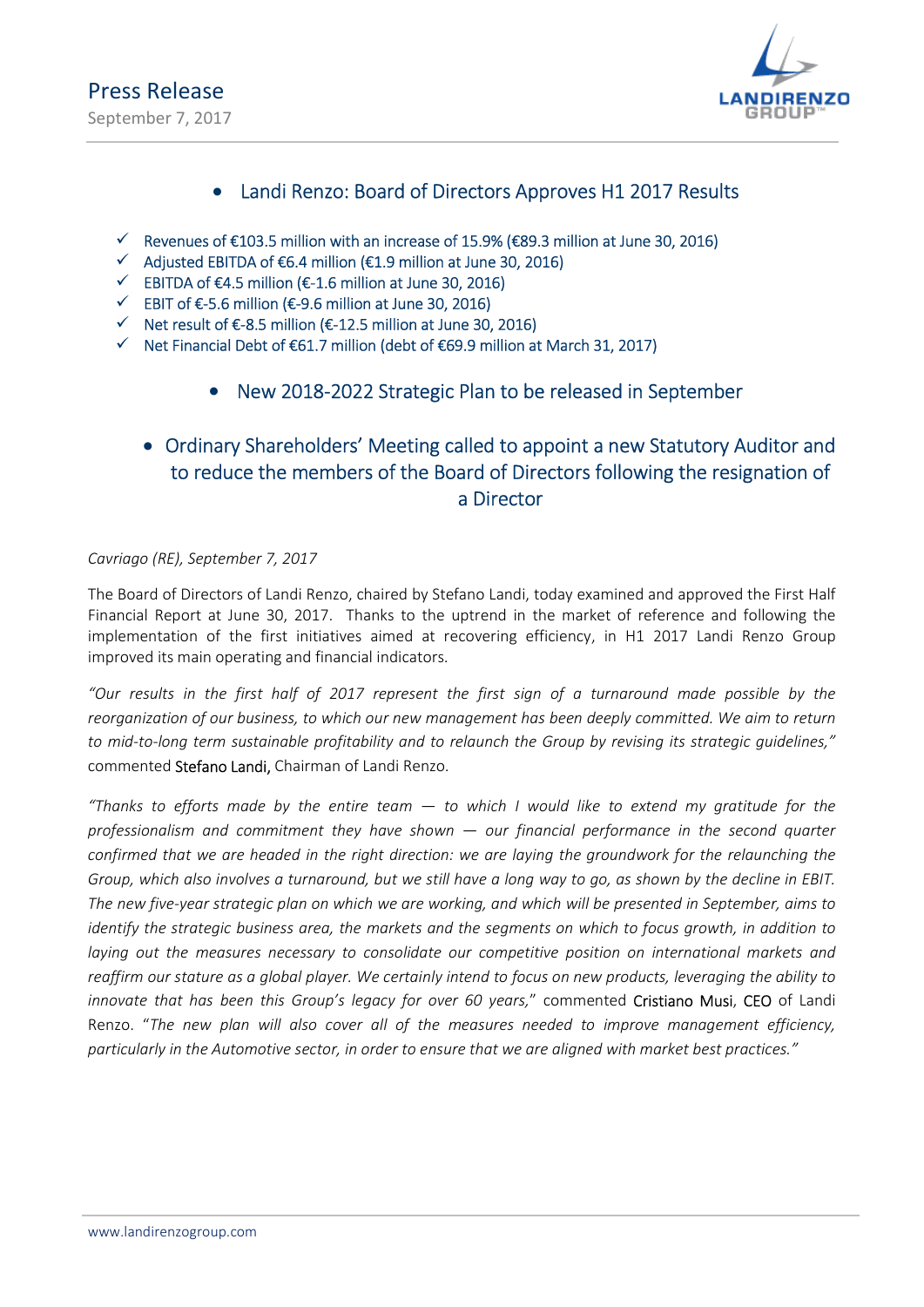September 7, 2017



### H1 2017 Consolidated Financial Highlights

H1 2017 consolidated revenues amounted to €103,508 thousand, up €14,218 thousand (+15.9%) compared to the same period of the previous year. The increase was mainly attributable to the positive sales trend reported by the Automotive sector, and the OEM channel in particular (+42.6%). The growth by volumes was related to both the increase in sales of LPG and natural gas cars and the Group's greater commercial focus.

Sales in the Automotive sector — the Group's core business — amounted to  $\epsilon$ 87,258 thousand in 2017, up 19.3% compared to €73,139 thousand for H1 2016, owing to the increase in revenues of both the OEM channel (+42.6%) and, although to a lower extent, the After Market (+8.6%).

Revenues in the Gas Distribution and Compressed Natural Gas sector were €9,880 thousand, slightly down compared to €10,110 thousand for H1 2016.

In the Sound sector, revenues rose from €6,041 thousand in H1 2016 to €6,370 thousand in H1 2017, up 5.4% (€329 thousand), as a result of higher sales of CIARE-branded products and the good sales performance of the Group's top brand, Eighteen Sound.

In H1 2017, 79.5% of Landi Renzo Group's revenues were generated abroad (H1 2016: 78.3%), thus further strengthening its competitive position on international markets.

The breakdown of revenues by geographical area is as follows:

- $\bullet$  Italy accounted for 20.5% of total sales (21.7% in H1 2016), up in absolute terms (€21.170 thousand) compared to June 30, 2016, thanks to the positive trend in market demand;
- the rest of **Europe** generated 48% of total sales (45.6% in H1 2016), up 21.9% compared to the same period of the previous year, mainly attributable to the increase in sales recorded by the Automotive sector (OEM channel);
- America accounted for 14.5% of total sales (16% in H1 2016), up in absolute terms (€15,162 thousand) compared to H1 2016, driven by the good performance reported by Peru, Colombia and Mexico, which offset the slowdown in Argentina and Brazil;
- Asia and the Rest of the World accounted for 17% of total sales (16.7% in H1 2016), marking a good performance in absolute terms, mainly driven by the Automotive sector in Algeria and Iran.

In H1 2017, adjusted Gross Operating Profit (EBITDA) amounted to €6,430 thousand (6.2% of revenues), up compared to the first half of the previous year (€1,896 thousand), thanks to the increase in sale volumes reported by the Automotive sector, as well as the first positive results of the actions taken by the Group to improve operating efficiency, through several measures aimed at reducing both fixed and variable costs. In detail, as regards to Automotive sector, adjusted EBITDA of Landi Renzo Group amounted to approximately €6,901 thousand (7.9% of revenues), compared to €2,957 thousand in H1 2016 (4% of revenues), whereas the Gas Distribution and Compressed Natural Gas sector had a negative impact of €-1,069 thousand (€-1.424 thousand at 30 June 2016). By contrast, the Sound sector recorded a positive adjusted EBITDA of €598 thousand, up 64.7% (€363 thousand at June 30, 2016). Gross Operating Profit (EBITDA) was €4,457 thousand, whereas in H1 2016 the figure was negative for €1,554 thousand.

Net Operating Profit (EBIT) for the reporting period was negative for €5,551 thousand (negative for €9,591 thousand for H1 2016), net of depreciation and amortization amounting to €7,948 thousand and a net extraordinary loss on assets disposal of €2,060 thousand associated with the agreement entered into in H1 2017, and subsequently finalized on July 31, with the AVL Group for the sale of the Technical Center's branch dedicated to laboratory management. Starting in 2018, this transaction will generate a reduction in annual fixed costs amounting to approximately  $\epsilon$ 3 million in terms of EBIT, of which about  $\epsilon$ 1.5 million in terms of EBITDA, thus positively impacting the Group's financial operations for approximately  $\epsilon$ 2 million.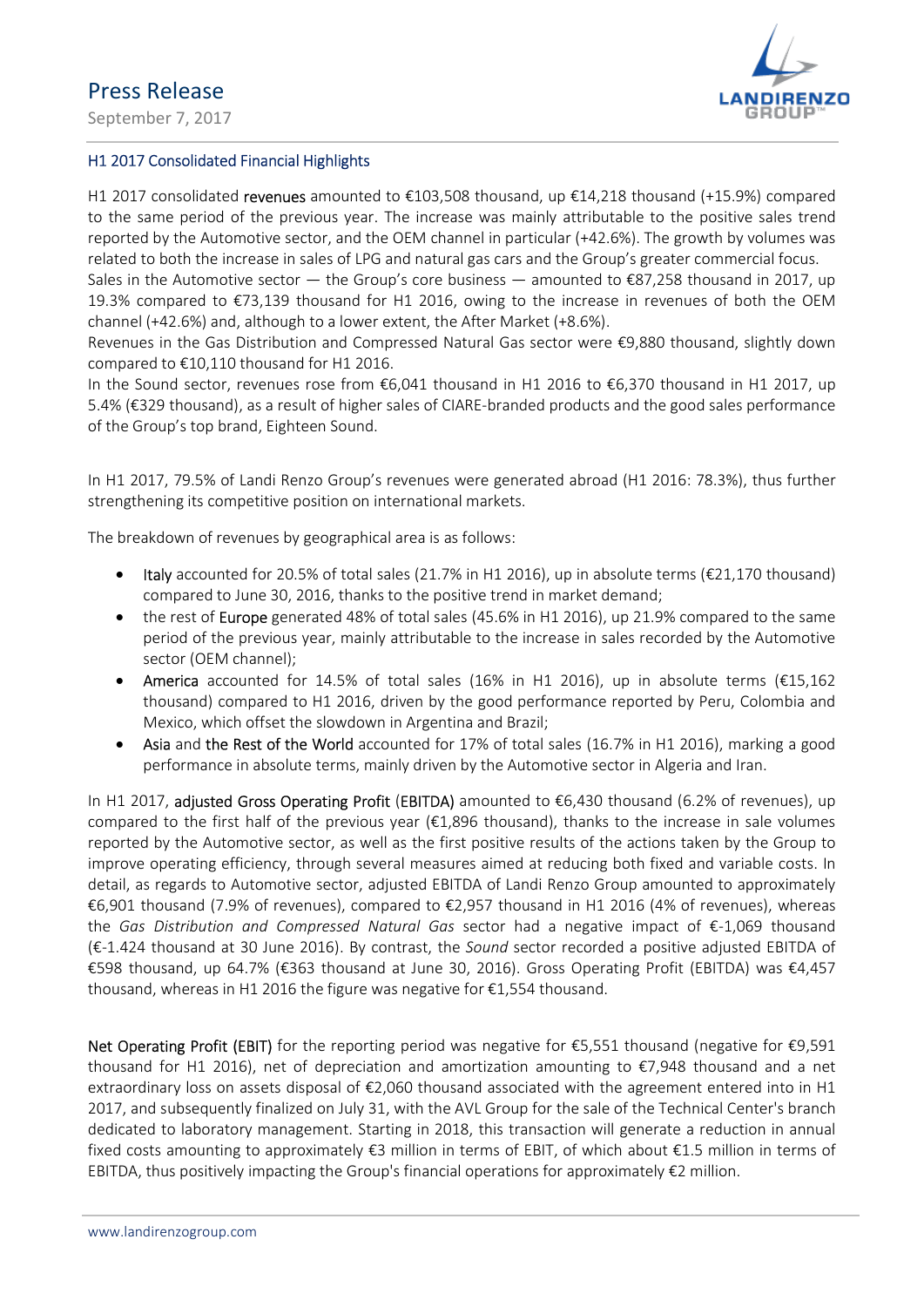



Net financial charges stood at €3,077 thousand compared to €1,952 thousand in H1 2016; the increase was to a large extent attributable to the exchange rate losses (€828 thousand) mainly due to the devaluation of the Brazilian Real and Pakistani Rupee.

The H1 2017 Pre-tax Result was negative for  $\epsilon$ 8,574 thousand compared to a pre-tax loss of  $\epsilon$ 11,607 thousand for the same period of 2016.

The Net Result was negative for  $\epsilon$ 8,474 thousand, compared to a negative result of  $\epsilon$ 12,541 thousand in H1 2016.

Net Financial Debt was €61,681 thousand, improving compared to €69,877 thousand at March 31, 2017 (€78,269 thousand at June 30, 2016). This change was attributable to cash flow generation in Q2 2017, as well as to the capital contribution made at the end of March.

### Significant events after the close of H1 2017

The following events occurred after the end of the first half of the year and up to today's date:

- On July 31, Landi Renzo closed the sale to the AVL Italia Group (a global leader in powertrain development) of the business unit comprising the part of the technical center dedicated to managing laboratories, following the preliminary agreement signed on April 26, 2017. This deal allows the Landi Renzo Group to achieve two noteworthy results: firstly, it marks the start of an important partnership with a key player in the automotive industry, and specifically in CNG, LNG and hydrogen powertrains; secondly, it represents the next step in the reorganization process undertaken by the new management, aimed at reducing fixed costs and focusing on the core business. Seven employees were transferred directly from Landi Renzo to AVL in conjunction with the above sale.
- At the end of July, Claudio Carnevale tendered his resignation, with immediate effect, as director of Landi Renzo S.p.A. in order to pursue new professional opportunities. Claudio Carnevale was a nonexecutive member of the Board of Directors and did not sit on any of the internal committees of Landi Renzo S.p.A.

### Business outlook

In light of the Group's performance in H1 2017 and the uncertainties surrounding its market of operation and its order backlog, the outlook for the Group's business remains unchanged from the view given in the press release concerning the approval of the 2016 Annual Financial Report. The business is expected to grow moderately, with a slight recovery of margins at the level of adjusted EBITDA that it is believed will continue in the second half of 2017.

The new 2018-2022 Strategic Plan, which will set out the Landi Renzo Group's business prospects and competitive position for the next five years, will be completed in September.

### Calling of the Shareholders' Meeting

The Board of Directors also resolved to convene the Ordinary Shareholders' Meeting for 17 October 2017 at 9:00 hours, at the Company headquarters in Cavriago (Reggio Emilia), Località Corte Tegge, Via Nobel 2/4, to discuss and resolve on the following agenda:

- 1. 1.1 Proposal to reduce the members of the Board of Directors from nine to eight; 1.2 Redeployment of the total remuneration received on an annual basis by the Board of Directors; relative resolutions.
- 2. Appointment of a Standing Statutory Auditor. Deployment of the relative compensation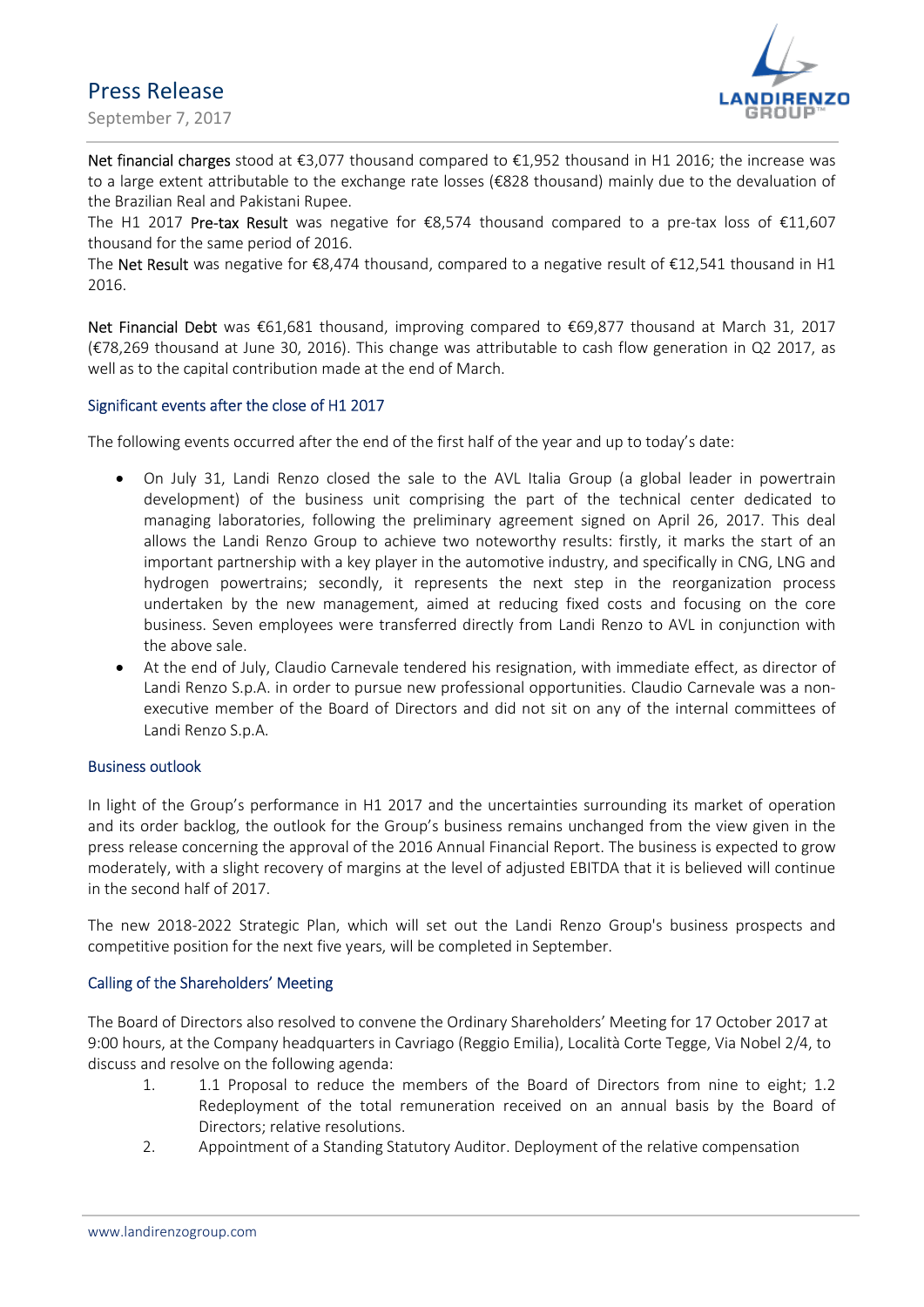September 7, 2017



The notice calling the meeting and the relevant documents pertaining to the items on the agenda will be made available to the public within the terms set forth by applicable laws in force at the registered offices in Cavriago (RE), Località Corte Tegge, Via Nobel 2, through the authorized storage system "eMarket Storage" (www.emarketstorage.com), as well as on the corporate website (www.landirenzogroup.com).

Pursuant to Article 154-bis, paragraph 2, of Italian Legislative Decree No. 58 of February 24, 1998, the Officer in charge of preparing the Company's financial statements, Paolo Cilloni, declares that the accounting information contained in this press release corresponds to the documented results, books and accounting records.

The First Half Financial Report at June 30, 2017 and the related Independent Auditors' Report will be made available to the public within the terms and in the manner set forth by applicable laws in force. Financial reports are also available on the web site www.landirenzogroup.com.

This press release, together with the related presentation, is also available on the corporate website www.landirenzogroup.com.it and through the storage system www.emarketstorage.com.

This press release is a translation. The Italian version prevails

Landi Renzo is the global leader in the LPG and Methane gas components and systems for motor vehicles sector. The Company is based in Cavriago (Reggio Emilia) and has over 60 years' experience in the sector, and is renowned for the extent of its international activities in over 50 countries, with export sales of about 80%. Landi Renzo S.p.A. has been listed on the STAR segment of the MTA Market of Borsa Italiana since June 2007.

### For further information:

#### LANDI RENZO

Pierpaolo Marziali M&A and Investor Relations Officer ir@landi.it

#### Image Building

Cristina Fossati, Angela Fumis, Annalisa Di Gilio Tel. +39 02 89011300 e-mail landirenzo@imagebuilding.it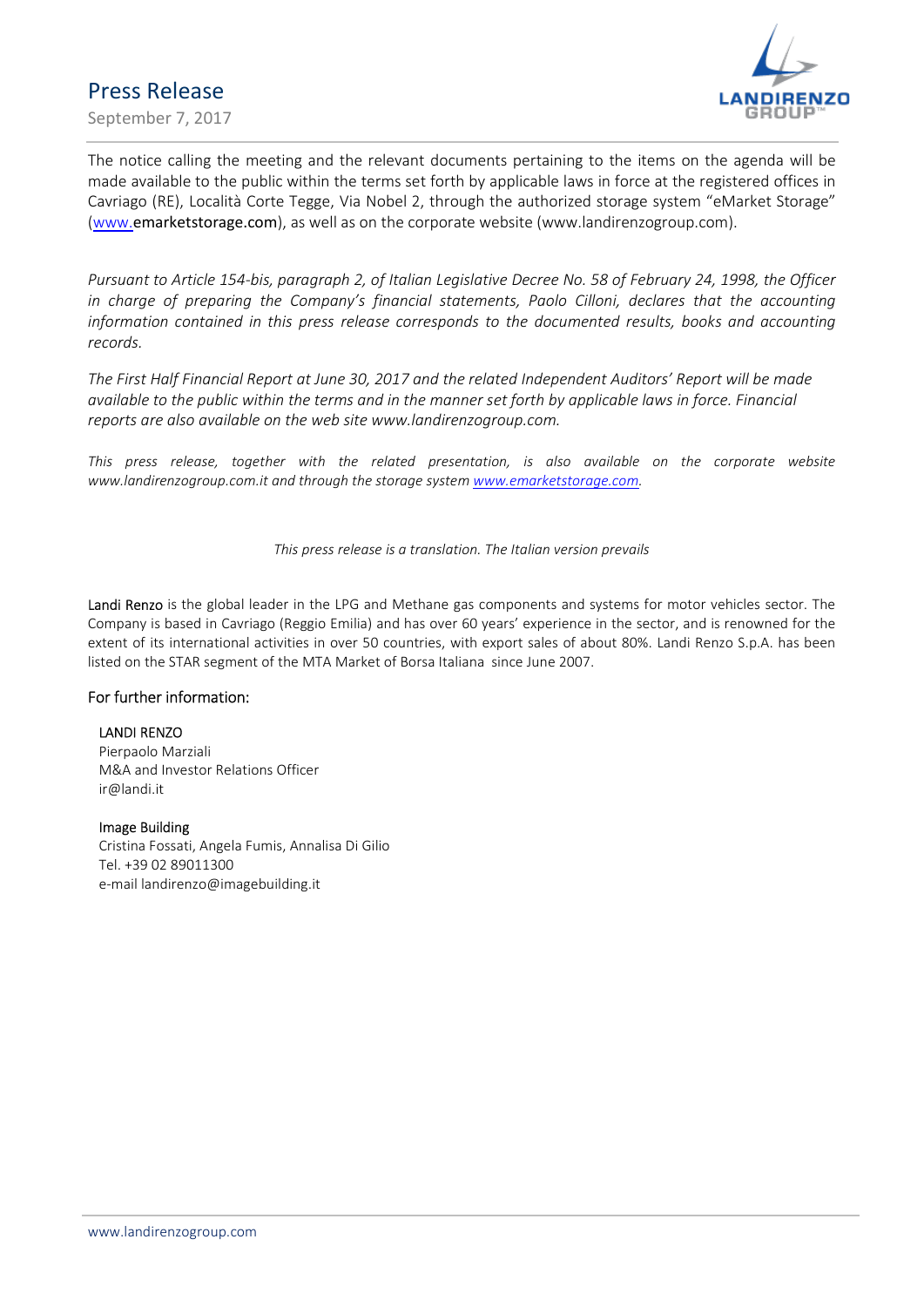September 7, 2017



| (thousands of Euro)                                                    |            |            |
|------------------------------------------------------------------------|------------|------------|
| <b>INCOME STATEMENT</b>                                                | 30/06/2017 | 30/06/2016 |
| Revenues from sales and services                                       | 103,216    | 89,219     |
| Revenues from sales and services - related parties                     | 292        | 71         |
| Other revenue and income                                               | 433        | 559        |
| Cost of raw materials, consumables and goods and change in inventories | $-50,121$  | $-42,240$  |
| Costs for services and use of third party assets                       | $-25,644$  | $-24,286$  |
| Costs for services and use of third party assets - related parties     | $-1,613$   | $-1,614$   |
| Personnel cost                                                         | $-20,446$  | $-18,966$  |
| Provision, provision for bad debts and other operating expenses        | $-1,660$   | $-4,297$   |
| <b>Gross Operating Profit</b>                                          | 4,457      | $-1,554$   |
| Amortization, depreciation and impairment losses                       | $-7,948$   | $-8,037$   |
| Loss on assets disposal                                                | $-2,060$   | $\Omega$   |
| <b>Net Operating Profit</b>                                            | $-5,551$   | $-9,591$   |
| Financial income                                                       | 48         | 65         |
| <b>Financial expenses</b>                                              | $-2,297$   | $-2,677$   |
| Exchange gains (losses)                                                | $-828$     | 660        |
| Gains (losses) on equity investments valued using the equity method    | 54         | $-64$      |
| Profit (Loss) before tax                                               | $-8,574$   | $-11,607$  |
| Current and deferred taxes                                             | $-47$      | $-1,159$   |
| Net Profit (loss) for the Group and minority interests, including:     | $-8,621$   | $-12,766$  |
| Minority interests                                                     | $-147$     | -225       |
| Net Profit (Loss) for the Group                                        | $-8,474$   | $-12,541$  |
| Basic earnings (loss) per share (calculated on 112,500,000 shares)     | $-0.0753$  | $-0.1115$  |
| Diluted earnings (loss) per share                                      | $-0.0753$  | $-0.1115$  |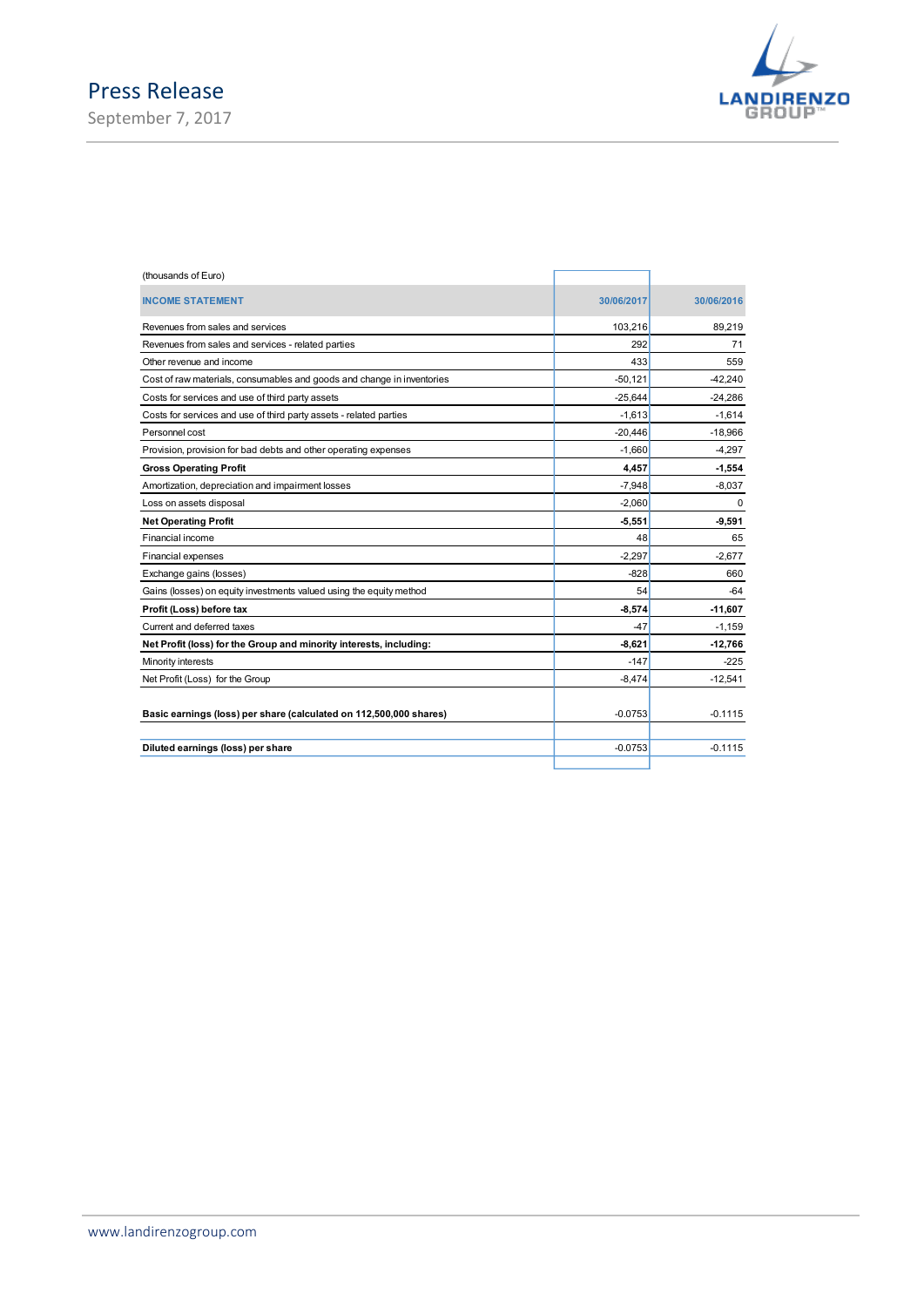## Press Release September 7, 2017



| ease                                                                        |                  | <b>LANDIRENZO</b> |
|-----------------------------------------------------------------------------|------------------|-------------------|
|                                                                             |                  |                   |
| 7,2017                                                                      |                  |                   |
|                                                                             |                  |                   |
|                                                                             |                  |                   |
|                                                                             |                  |                   |
| (thousands of Euro)                                                         |                  |                   |
| <b>ASSETS</b>                                                               | 30/06/2017       | 31/12/2016        |
|                                                                             |                  |                   |
| Non-current assets<br>Land, property, plant and equipment                   | 19,556           | 30,500            |
| Development expenditure                                                     | 7,516            | 8,420             |
| Goodwill                                                                    | 30,094           | 30,094            |
| Other intangible assets with finite useful lives                            | 19,216           | 20,359            |
| Equity investments consolidated using the equity method                     | 97               | 43                |
| Other non-current financial assets                                          | 443              | 664               |
| Deferred tax assets                                                         | 7,310            | 6,887             |
| Total non-current assets                                                    | 84,232           | 96,967            |
|                                                                             |                  |                   |
| <b>Current assets</b>                                                       |                  |                   |
| Trade receivables                                                           | 35,015<br>1,642  | 35,553<br>1,998   |
| Trade receivables - related parties<br>Inventories                          | 49,321           | 49,872            |
| Contract works in progress                                                  | 210              | 1,281             |
| Other receivables and current assets                                        | 10,310           | 10,082            |
| Cash and cash equivalents                                                   | 15,916           | 16,484            |
| <b>Total current assets</b>                                                 | 112,414          | 115,270           |
|                                                                             |                  |                   |
| Non-current assets held for sale                                            | 5,700            |                   |
| <b>TOTAL ASSETS</b>                                                         | 202,346          | 212,237           |
|                                                                             |                  |                   |
|                                                                             |                  |                   |
| (thousands of Euro)                                                         |                  |                   |
| <b>EQUITY AND LIABILITIES</b>                                               | 30/06/2017       | 31/12/2016        |
| Shareholders' equity                                                        |                  |                   |
| Share capital                                                               | 11,250           | 11,250            |
| Other reserves                                                              | 42,675           | 59,400            |
| Profit (loss) of the period                                                 | $-8,474$         | $-25,245$         |
| Total equity attributable to the Group<br>Minority interests                | 45,451<br>$-435$ | 45,405<br>$-323$  |
| <b>TOTAL EQUITY</b>                                                         | 45,016           | 45,082            |
|                                                                             |                  |                   |
| Non-current liabilities                                                     |                  |                   |
| Non-current bank loans                                                      | 31,401           | 18,687            |
| Other non-current financial liabilities<br>Provisions for risks and charges | 31,098<br>9,294  | 22,812<br>8,973   |
|                                                                             |                  |                   |

| <b>Total non-current assets</b>         | 84,232     | 96,967     |
|-----------------------------------------|------------|------------|
|                                         |            |            |
| <b>Current assets</b>                   |            |            |
| Trade receivables                       | 35,015     | 35,553     |
| Trade receivables - related parties     | 1,642      | 1,998      |
| Inventories                             | 49,321     | 49,872     |
| Contract works in progress              | 210        | 1,281      |
| Other receivables and current assets    | 10,310     | 10,082     |
| Cash and cash equivalents               | 15,916     | 16,484     |
| <b>Total current assets</b>             | 112,414    | 115,270    |
|                                         |            |            |
| Non-current assets held for sale        | 5,700      |            |
|                                         |            |            |
| <b>TOTAL ASSETS</b>                     | 202,346    | 212,237    |
|                                         |            |            |
|                                         |            |            |
| (thousands of Euro)                     |            |            |
|                                         |            |            |
| <b>EQUITY AND LIABILITIES</b>           | 30/06/2017 | 31/12/2016 |
| Shareholders' equity                    |            |            |
| Share capital                           | 11,250     | 11,250     |
| Other reserves                          | 42,675     | 59,400     |
| Profit (loss) of the period             | $-8,474$   | $-25,245$  |
| Total equity attributable to the Group  | 45,451     | 45,405     |
| Minority interests                      | $-435$     | $-323$     |
| <b>TOTAL EQUITY</b>                     | 45,016     | 45,082     |
|                                         |            |            |
| <b>Non-current liabilities</b>          |            |            |
| Non-current bank loans                  | 31,401     | 18,687     |
| Other non-current financial liabilities | 31,098     | 22,812     |
| Provisions for risks and charges        | 9,294      | 8,973      |
| Employee defined benefit plans          | 2,829      | 3,124      |
| Deferred tax liabilities                | 464        | 514        |
| <b>Total non-current liabilities</b>    | 75,086     | 54,110     |
|                                         |            |            |
| <b>Current liabilities</b>              |            |            |
| Bank overdrafts and short-term loans    | 13,495     | 40,662     |
| Other current financial liabilities     | 1,603      | 10,039     |
| Trade payables                          | 50,272     | 48,919     |
| Trade payables - related parties        | 4,948      | 4,171      |
| <b>Tax liabilities</b>                  | 2,313      | 2,604      |
| Other current liabilities               | 9,588      | 6,650      |
| <b>Total current liabilities</b>        | 82,219     | 113,045    |
|                                         |            |            |
| Non-current liabilities held for sale   | 25         |            |
|                                         |            |            |
| TOTAL EQUITY AND LIABILITIES            | 202,346    | 212,237    |
|                                         |            |            |
|                                         |            |            |
|                                         |            |            |
|                                         |            |            |
|                                         |            |            |
|                                         |            |            |